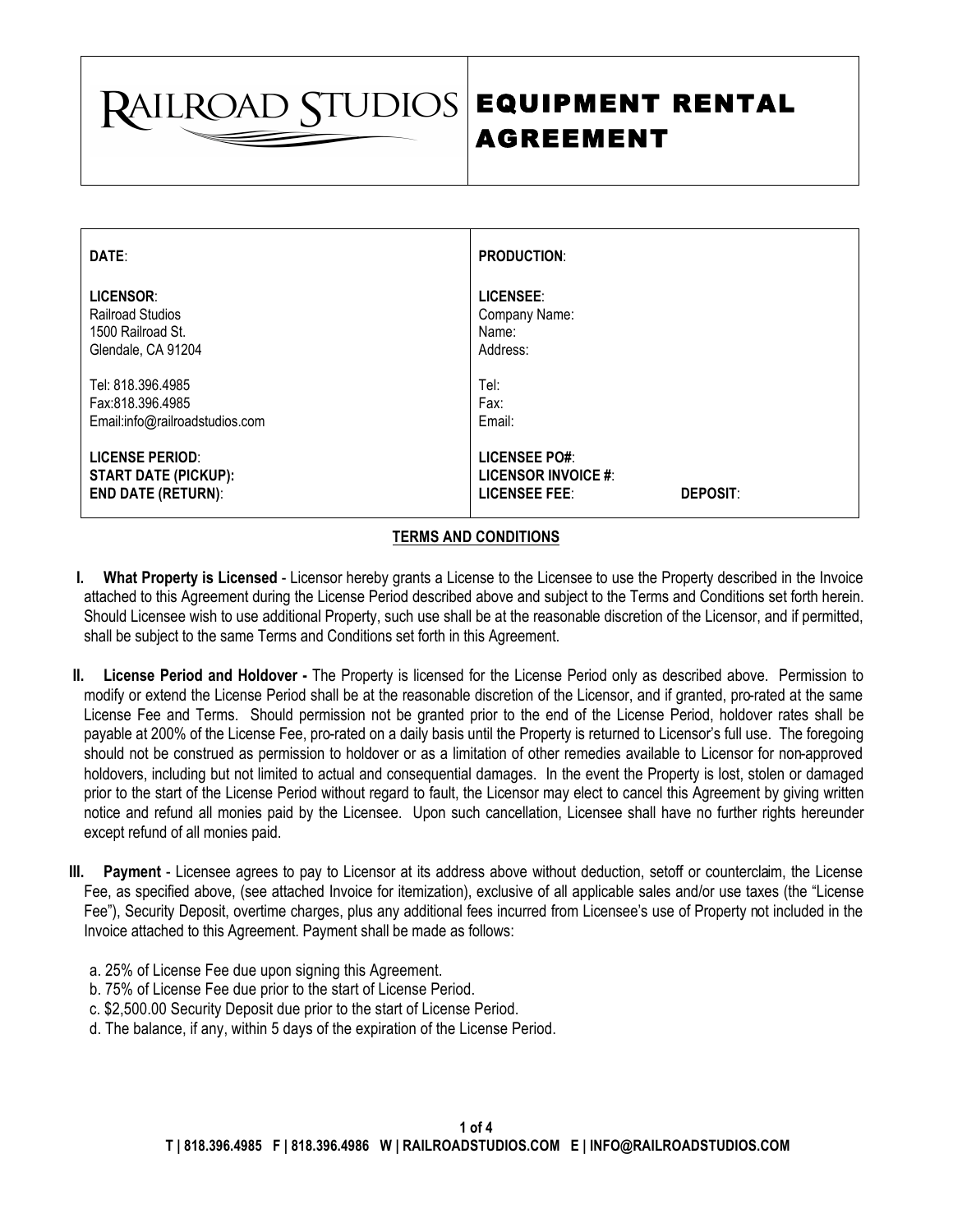- **IV. Security Deposit -** Licensee shall pay Licensor a Security Deposit, as specified above, as security for performance of all provisions of this agreement (the "Security Deposit"). The Security Deposit shall be paid prior to commencement of the License Period and prior to pick up or delivery of the Property, and shall be refunded at Licensee's address above, minus deductions, within ten (10) days of the later of: a) Licensee's return to Licensor of full use of the Property, or b) payment of all outstanding License and other payments incurred from Licensee's use. Licensor may deduct from the Security Deposit (i) any unpaid holdover or License Fee payments; (ii) the replacement cost and/or (iii) repair cost, at Licensor's reasonable discretion, of any Property. In addition, Licensor may demand separate payment for such outstanding fees, and costs that have not been extinguished by liquidation of the Security Deposit.
- **V. Pickup/Return -** Unless otherwise agreed to, pickups take place after 1pm the business day before your rental and must be returned before 11am on the business day after your rental. Anything not returned before it is due shall be billed for at the current rates until returned. Missing or late return items must be charged rental charges until returned. After one week from the return date, unless the rental of those items is extended, they will be considered Lost, and charges for replacement will be made. Loss, damage and late return charges will be automatically charged within 7 days of notification, or upon final determination of damage/replacement costs.
- **VI. Insurance -** Licensee, at its sole expense, shall maintain a) Commercial General Liability insurance in an amount of no less than \$1,000,000 Limit Each Occurrence, for Bodily Injury and/or Property Damage and \$1,000,000 Personal Injury. Licensor shall be added as an additional insured as respects to Licensee's use of any of Licensor's equipment. b) Equipment Licensed Insurance against loss, theft or damage to the Property for full replacement value as determined by the Licensor, but not less than \$100,000.00. Licensee's policy must also cover loss of use. Insurance certificates shall be delivered to Licensor prior to commencement of the License Period, naming Licensor as Additionally Insured on the General Liability policy and as Loss Payee on the Equipment Licensed policy. Licensee's Insurance policy must be primary and noncontributory. Insurers must warrant by endorsement or letter that they shall give Licensor written notice thirty (30) days prior to amendment or cancellation of the policies. Insurance proceeds from fire, damage or theft may be applied at Licensor's sole discretion towards replacement, repair or restoration, or the obligations of the Licensee hereunder.
- **VII. Use of Property -** Licensee shall use the Property in a safe, lawful manner, not inconsistent with normal operation. Licensee assumes responsibility and exclusive liability for safe use and operation of the Property. The Licensee will allow only qualified employees or agents to operate the equipment in the manner for which it is intended. Licensee shall not use or allow the use of the Property in a manner that violates any law of any jurisdiction applicable, or violates any rule or restriction of the applicable insurance policy, and Licensee indemnifies, defends and holds harmless Licensor from any claims, fines, forfeitures, damages, penalties and such resulting from any violation by Licensee, its employees, agents, contractors or officers. Licensee shall further indemnify and hold harmless Licensor and Licensor's principals, employees, agents, subsidiaries, and sub-contractors from all damage, loss, theft, or destruction of equipment, and all losses, liabilities, damages, injuries, claims, demands, fines, penalties, costs and expenses of every kind including legal fees and costs in defending against or prosecuting claims, arising out of or in connection with the use of the Property by the Licensee or its agents, employees, and other third parties, whether or not authorized, during the License Period or any extension thereof.
- **VIII. Inspection/Warranty -** Inspect your equipment thoroughly. As soon as any equipment is removed from our place of business, by Licensee, Licensee's agent, common carrier or carrier's agent, Licensee takes possession of the equipment. By taking possession, you agree that it is in full working, undamaged condition unless noted on your signed invoice. Our sole liability, if any, for furnishing the wrong, incomplete, or defective equipment to the Licensee is limited to a rebate of the rental charged hereunder for such equipment. Licensor is sole judge of the equipment in question, and we alone decide if the equipment was wrong, incomplete, or defective. No terms, representation or warranty, expressed or implied, are binding on the owner unless set forth herein in writing.
- **IX. Loss and Damage -** Licensee shall bear all risk of loss, damage, theft, disappearance, and destruction of the Property during the License Period and any other time the Property is in the possession of Licensee, excluding any such damage or loss caused by Licensor's (its officers, employees, etc) gross negligence or willful misconduct. ("Loss or Damage"). Loss shall include economic loss, consequential damages to Licensor, seizure by any government agency, and all other losses, even if not covered by insurance. These standards are set solely by Licensor. Licensee is responsible for the full replacement cost for any property lost, stolen or damaged beyond repair. Replacement cost is current price for new equipment. Licensor alone determines whether equipment should be replaced or repaired. All repair costs are the responsibility of Licensee. Licensor

 **T | 818.396.4985 F | 818.396.4986 W | RAILROADSTUDIOS.COM E | INFO@RAILROADSTUDIOS.COM**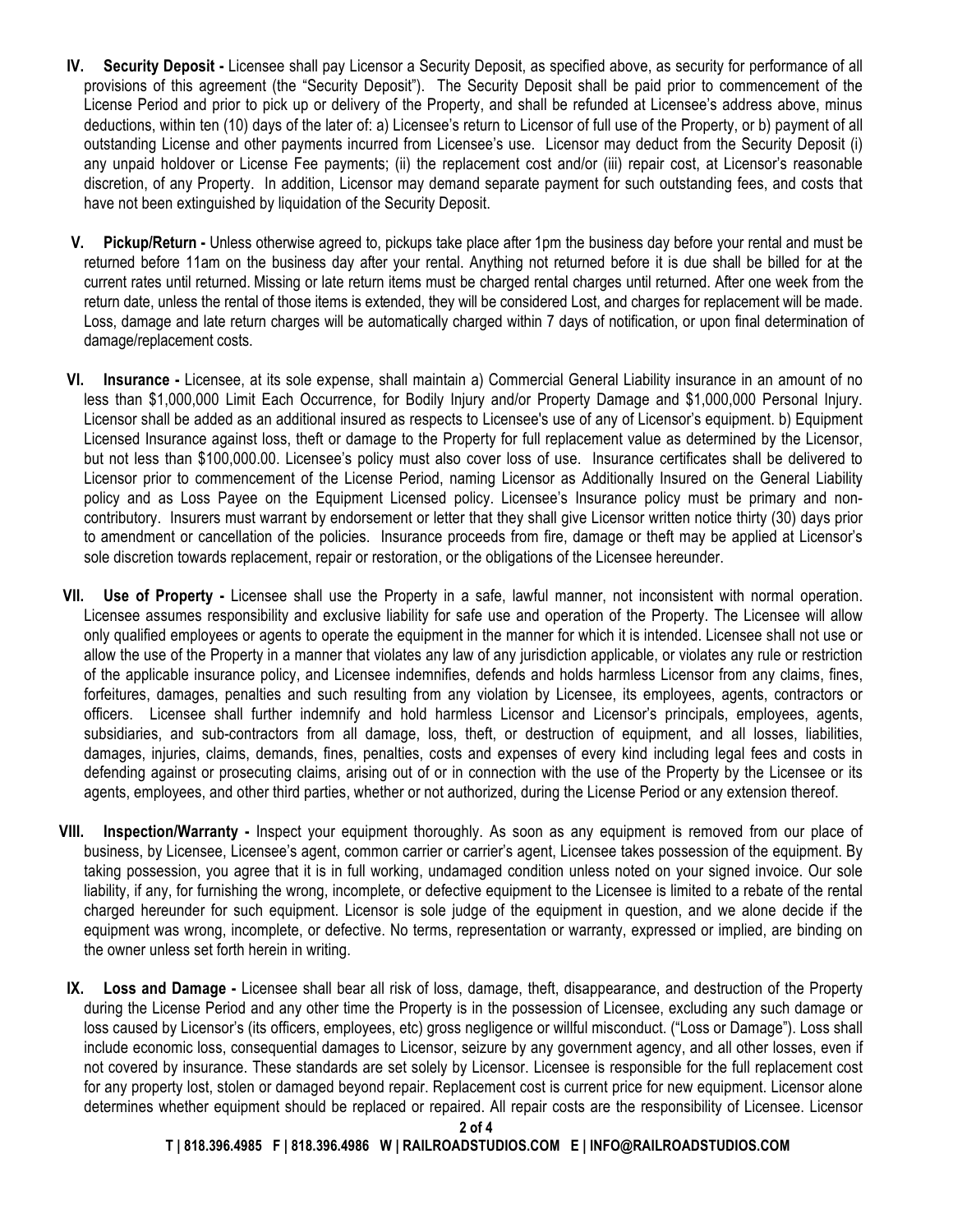shall choose the method and provider of repair parts and services. Equipment that is lost, stolen, or damaged will be charged rental until equipment is repaired or replaced by Licensee. Lighting globe burnouts must be paid for by Licensee. All burned out globes must be returned to Licensor. Rental fees do not apply toward loss and damage charges. Licensee shall promptly notify Licensor of Loss or Damage. In the event of Loss or Damage not covered by insurance, Licensee shall at Licensor's sole election a) replace the Property concerned with similar equipment in good repair, condition and working order, b) repair the Property concerned to good repair, condition and working order, or c) pay Licensor in cash the "fair market value" for the Property concerned.

- **X. Default -** This Agreement shall be deemed in default if Licensee a) fails to make a required payment in a timely manner, b) fails to provide required proof and continuously maintain all necessary insurance, c) misuses the Property, d) violates any law of an involved jurisdiction, d) holds over without Licensor's written permission, or e) has a trustee or receiver appointed to manage substantially all its assets. If a default is not cured within 24 hours of Licensor's tender of written notice, irrespective of holidays or weekends, Licensor has the right among its other rights in equity and law, the right to take immediate possession of the Property as permitted by law, without further notice or process of law if permitted, and terminate all License of Property to Licensee. All payments due Licensor under this Agreement shall become immediately due and payable for the full License Period plus any holdover period, and Licensee shall be liable for any additional expenses, including costs of repossession and reasonable outside legal fees and costs which Licensor may incur as a result of Licensee's default. Costs not immediately paid by Licensee will also result in an interest charge of 10% per annum, from the date of notification of default to the date of the payment.
- **XI. Early Cancellation -** The parties acknowledge that cancellation of this Agreement by Licensee prior to the start of the License Period may result in lost bookings and other losses that would be impossible to determine. Therefore, all cancellations must be made with a stage representative at Railroad Studios two business days prior to the start date. For cancellations two business days prior to start date, Licensor will refund 25% deposit within 10 business days of cancellation. For cancellations made inside two business days prior to start date, Licensor will retain the 25% deposit as liquidated damages for early cancellation of this agreement. All Cancellations Early cancellation shall include voluntary cancellation by Licensee, and cancellation by default, including failure to make timely payment or provide adequate insurance in a timely manner. In the event of early cancellation, Licensee shall have no further rights under this Agreement.
- **XII. Force Majeure -** An occurrence of a Force Majeure event suspends either party's obligation to perform under this Agreement. A Force Majeure event is a catastrophic event such as earthquake, flood, tornado, fire, or other event making performance impossible that is beyond the party's control, such as industry-wide strike, riot, and war. The loss or absence of a key performer or crew member as the result of a business dispute is not a Force Majeure event, nor is the failure or late payment of production financing or money transfers. If a Force Majeure event continues for five days or more, either party may terminate this agreement by written notice to the other. Force Majeure shall not extinguish Licensee's liability for loss, damage, or theft of the Property, as well as injury and third party personal injury and property damage.
- **XIII. Rights Granted -** This License Agreement does not convey title, right or interest to the Licensee in the Property except as a Licensee. At all times sets and equipment shall remain the personal property of Licensor exclusively.

Licensor will have the right to place and maintain on the exterior or interior of each piece of property covered by this agreement the following inscription: Railroad Studios. You may not remove, obscure, or deface the inscription or permit any other person to do so. Licensee shall keep the Property free of all liens and claims, and shall not engage in activities that may expressly or by implication impair or encumber Licensor's rights to the Property. Upon termination of the License Period, Licensee shall return the Property at its own expense to Licensor at its premises in the same condition as when received by Licensee, normal wear and tear from proper use excepted. The Property shall remain the property of the Licensor even though it may be bolted, cemented, or affixed in a permanent manner to real property, and if affixed or embedded at Licensee's request, removal shall be at Licensee's sole expense. Licensee may not sub-rent or sub-lease any of the equipment without prior written consent.

**XIV. No Warranty of Fitness or Suitability is Made -** Licensee acknowledges that the Property licensed was selected based on Licensee's own assessment, and not based on any representation made by Licensor of fitness, suitability, durability, or quality of the Property. Licensor makes no other warranties of the Property, including merchantability, other than what is written in this Agreement. The Property is licensed As-Is. Licensee licenses the Property at its own risk.